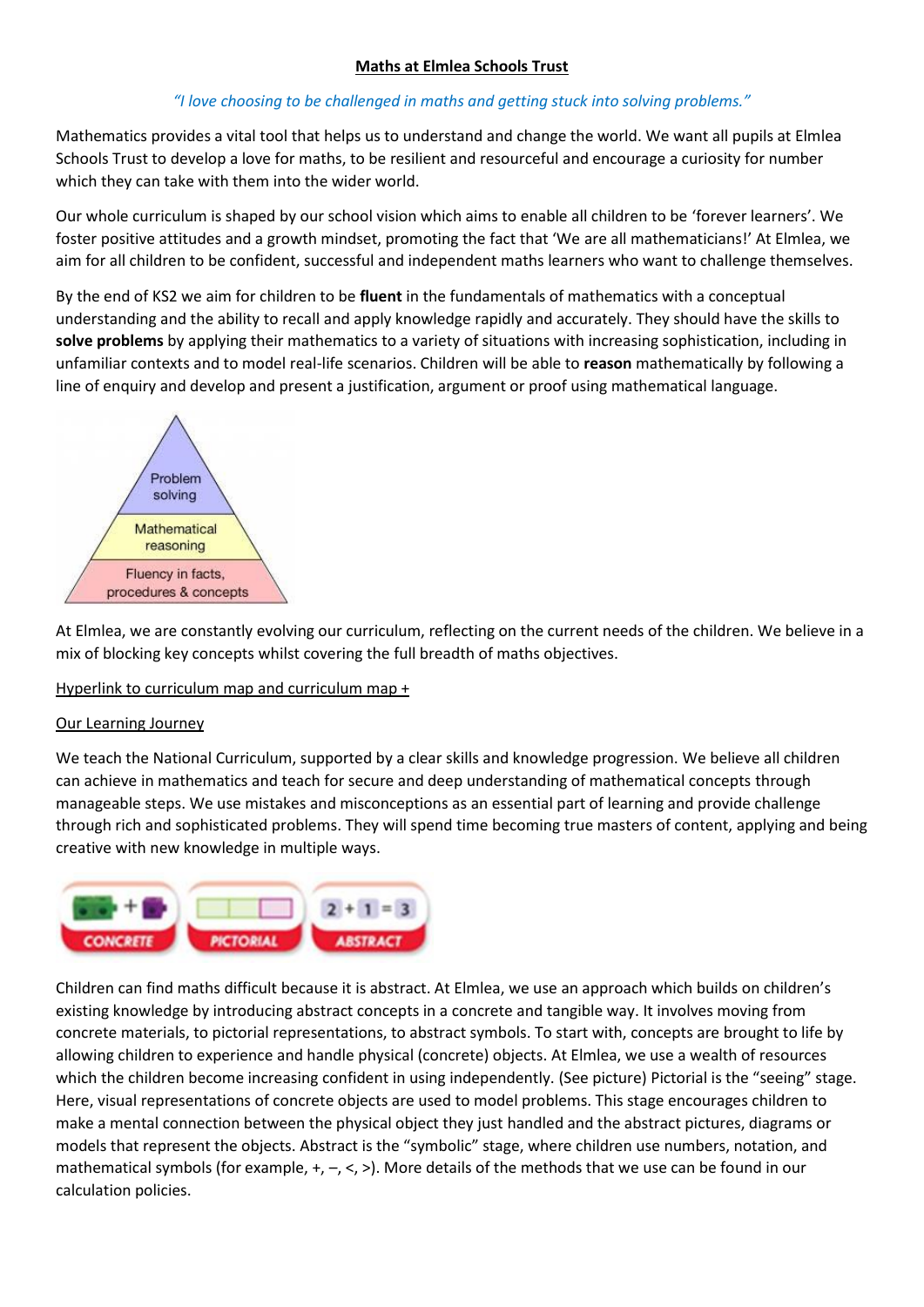Throughout the maths curriculum, key vocabulary is explicitly taught, referred to and orally rehearsed to enable the children to embed concepts and be able to articulate their mathematical thinking.



*A range of concrete and pictorial models used at Elmlea*

# *Hyperlink to calculation policies*

In EYFS discrete maths teaching is supported by high quality continuous provision and targeted objectives, building on the children's knowledge. The children are introduced to the concepts and resources they will use further up the school and have lots of opportunities to make real world links. Across the trust, mathematics is taught daily by the class teacher. Units of maths are taught in blocks but pupils continuously make links across these areas of learning. These daily sessions will often include a re-cap of previous learning and tackle misconceptions. New skills and vocabulary are introduced and reinforced using working walls (see picture) and children have the time to consolidate and apply their knowledge. In the Infant School we use the Mastering Number scheme from the NCTEM. These are short, discrete sessions on number taught 4x a week which aim to provide children with a deep understanding of the composition of number.

# Enrichment and Support

The expectation is that the majority of pupils will move through the units at broadly the same pace. However, decisions about when to progress are always based on the security of pupils' understanding and their readiness. Pupils who grasp concepts rapidly are challenged through being offered problems before any acceleration through new content. Those who are not sufficiently fluent with earlier material have the time and support to consolidate their understanding before moving on. In KS2, children are grouped so that the curriculum can be effectively adapted to meet their needs.

At Elmlea, we provide various maths enrichment opportunities to give children real-life experiences, help them make links and compete at the highest levels. These include city-wide interschool challenges, 'maths bees', money week and we celebrate significant figures in the STEM world.

Our curriculum is also enriched by the use of the following online learning platforms: Times tables Rock Stars, Mathletics and Doodlemaths. Achievements in these are recognised and celebrated across the school.